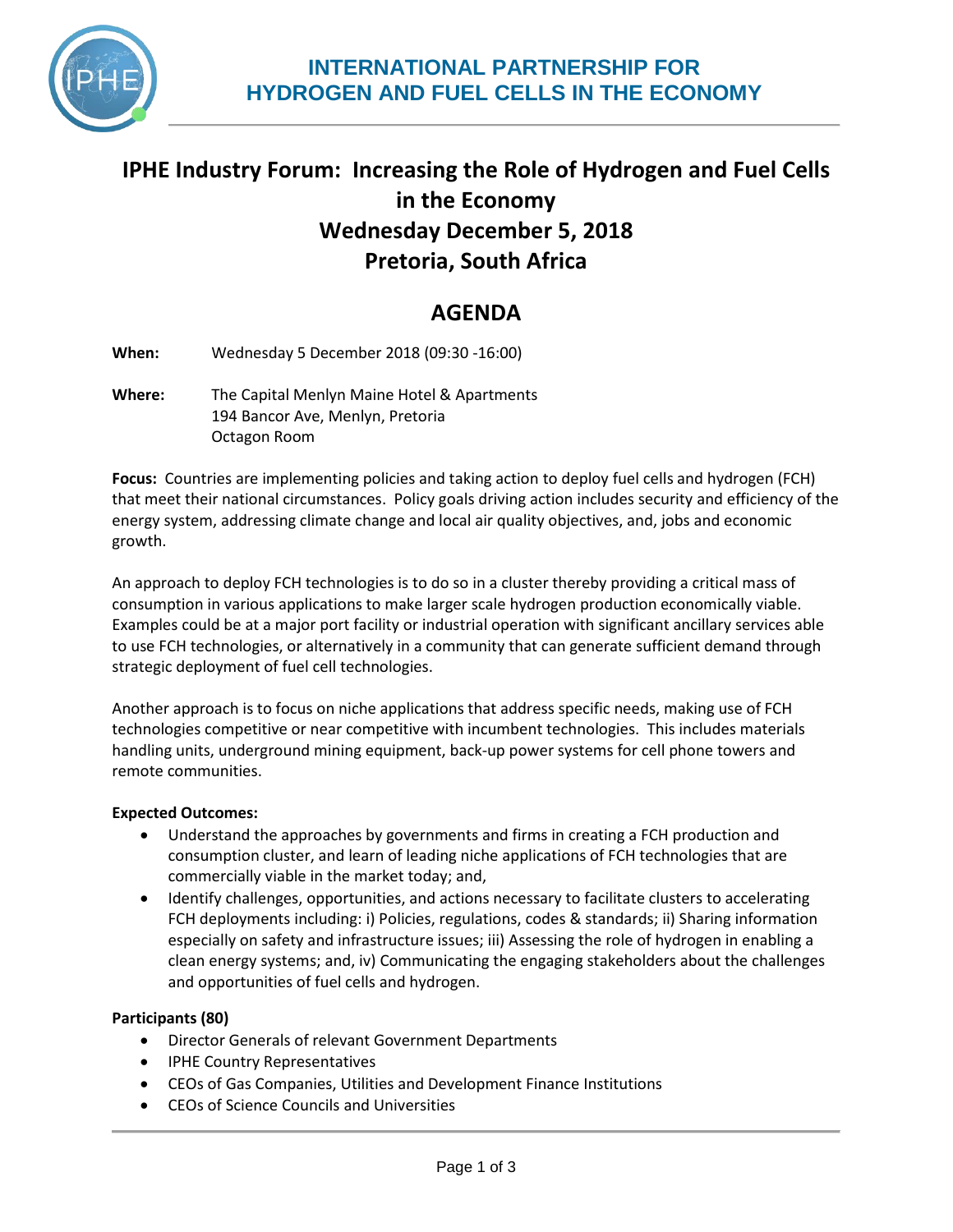

### **09:00 Registration: Refreshments Available**

#### **Session 1: Keynote and Setting the Scene**

- **09:30 Welcome Address:** Dr Sunita SATYAPAL, Chair of the IPHE: *Enabling Hydrogen and Fuel Cells Progress Through Global Collaboration*
- **09:40 Keynote Address:** Dr Phil MJWARA**,** Director General, Department of Science and Technology

#### **Session 2: Hydrogen in the Economy: Industry Perspectives**

**Moderator:** Dr Sunita SATYAPAL, Chair of the IPHE

- **10:00 ENGIE:** Koen LANGIE, Senior Project Manager: *ENGIE Vision on H2 Economy – Focus on Mining Sector*
- **10:20 Anglo American:** Jan KLAWITTER, Head of International Policy: *Developing markets for our metals – A focus on hydrogen and fuel cells*
- **10:40 Impala Platinum**: Fahmida SMITH, Fuel Cell Coordinator: *Implats Fuel Cell Roadmap*
- **11:00 Question & Answers / Discussion**

#### **11:20 Coffee Break**

#### **Session 3: Funding Instruments**

- **11:40 Department of Trade and Industry**: Kishan PILLAY: *South Africa Fuel Cells Industry Development Roadmap – Towards Full-Scale Industrialisation and Inclusive Growth*
- **11:55 Industrial Development Corporation**:David SEKGORORWANA: *Commercialisation of Emerging Clean Energy Technologies: A Development Finance Institution Perspective*
- **12:10 Questions & Answers**

**12:30 Lunch**